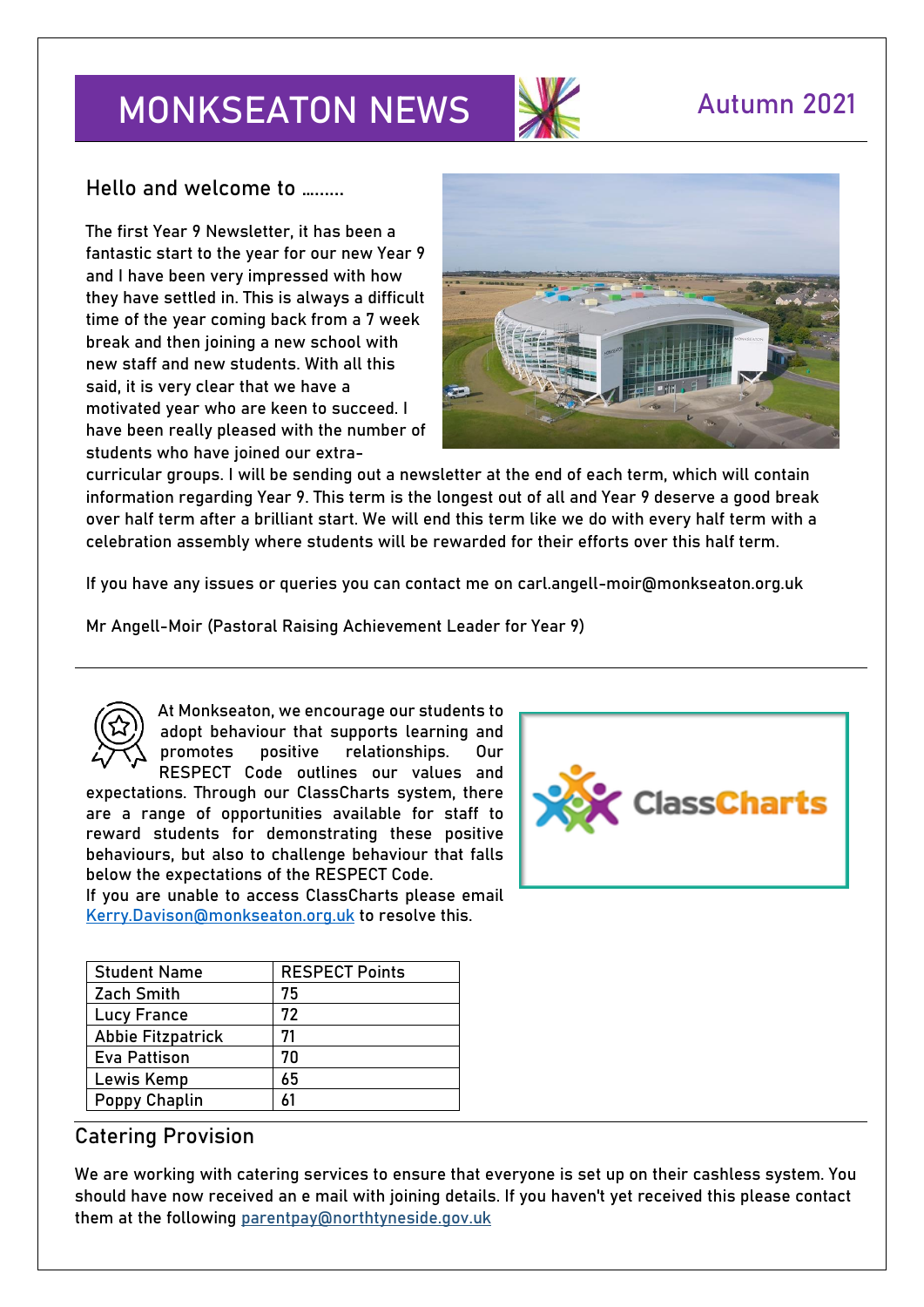#### **Extra-Curricular**

We pride ourselves on the extra-curricular activities we put on at Monkseaton High School, below is the timetable for year 9. Students are free to come and attend the sessions below.

| Mon | Lunch                  | Volleyball - Sports Hall (JMC)<br><b>Glee Club MM</b><br>STUDENT COUNCIL (WK B)                                                                                 |
|-----|------------------------|-----------------------------------------------------------------------------------------------------------------------------------------------------------------|
|     | After<br><b>School</b> | <b>No Extra-Curricular: Meetings</b>                                                                                                                            |
| Tue | Lunch                  | Culture Café SG/KMM in 109<br>Library                                                                                                                           |
|     | After<br><b>School</b> | No Extra-Curricular: Staff CPD                                                                                                                                  |
| Wed | Lunch                  | Badminton - sports hall (SRH)<br>Table tennis - lower gym (MH)<br><b>Art Club LA</b><br>Library                                                                 |
|     | After<br><b>School</b> | Girls netball, all years (PAJ/JMC)<br>Football - Year 9 (MH)<br><b>MHS Literary Society</b><br><b>Rock School MM</b>                                            |
| Thu | Lunch                  | <b>Computing Club SHL</b><br><b>STEM Competition club MTB in G29</b><br>Science Club LP and 6th form science mentors -126<br>Photography Club 114 LC<br>Library |
|     | After<br><b>School</b> | <b>Girls Football JMC</b><br><b>Dance Fitness Bottom Gym LHS</b><br><b>Wellbeing Crafting Class AM in G31</b><br><b>Photography Club 114 LC</b>                 |
| Fri | Lunch                  | Pride Group (week B) ST Room 105<br>HospitaliTEA<br>Library                                                                                                     |
|     | After<br><b>School</b> | <b>Go Green!</b><br><b>Drama Club CAM/MM</b>                                                                                                                    |

### **Next Half Term's Curriculum**

**Music**- Perform the 4 chord trick as a band; perform 'Foley' sound effects for a clip from Wall-E; create background music to accompany Harry Potter, The Snowman or Arthur Christmas.

**History-** Continuing the unit on World War One:

- 1. Developing warfare technology gas, tanks and planes
- 2. Case Study the Battle of Amiens 1918
- 3. Assessment to explain how and why war was brought to an end in 1918
- 4. The Treaty of Versailles and its impact on Germany.

**Geography-** the unit on Africa:

- Food in Africa
- Tourism
- Rural to urban migration squatter settlements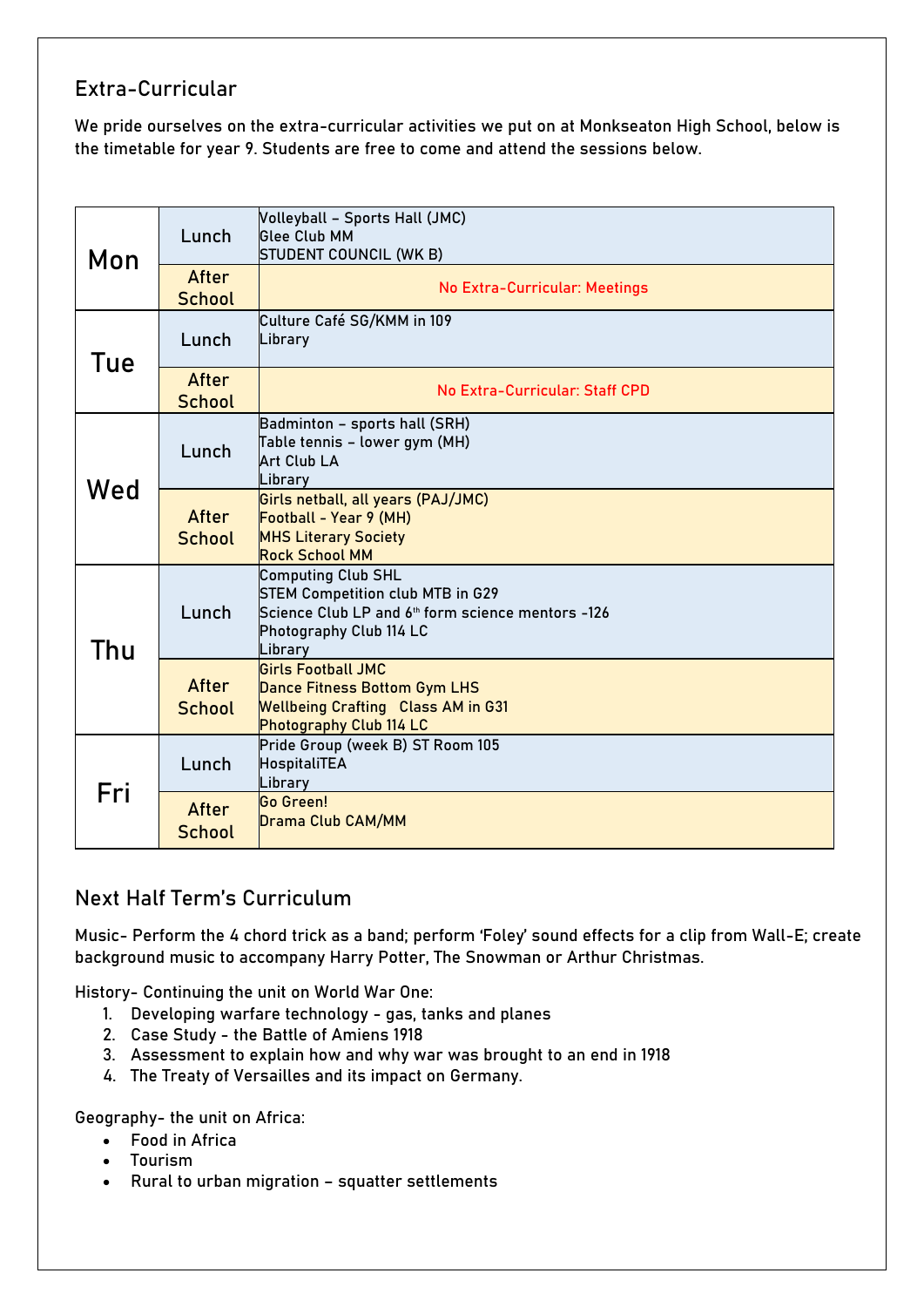**English-** This half term in English we will be building on the skills we have acquired since September, applying them to 18th and 19th century texts as we explore our Literary Heritage! In this unit students will discover key movements such as the French Revolution, the Enlightenment and the Industrial Revolution and consider the impact these changes had on writers of the time. Students will look at the emergence of Romantic poetry, Gothic literature, Dickens' political commentary as well as a range of non-fiction texts. They will also have the chance to stretch their imagination with creative writing based on historical sources.

**French-**

- The importance of the French language in the World today
- The 'Francophone' World its history & culture
- A tour of the French-speaking World with a visit to Switzerland, Canada, Madagascar
- Your ideal holiday

**ICT-**

- eSafety
- hardware and software of a computer system

**Hospitality-**

- Bread dough and Pizza making- practical skills
- Pizza design
- Nutritional Analysis linked to healthy eating

**Personal Development-** In Personal development we are looking at the 6 world religions: Christianity, Islam, Hinduism, Judaism, Buddhism and Sikhism with a focus on morality. We will also be discussing non- religious views and philosophical ideas about morality.

#### **External Opportunity**

Industrial Cadets have asked to share an opportunity for students in year 9, this opportunity is not affiliated to Monkseaton High School. The opportunity is a virtual route into STEM and there is a cost of £60. Here are some details from Industrial Cadets:



Flexible study courses running in October 2021, February & July 2022

Virtual Routes into STEM course This an innovative and exciting opportunity for all students aged 13-16 (Yr 9&10 / S3&4) to explore the various routes they can take towards their STEM (Science, Technology, Engineering and Maths) career. It is designed to give students an insight into pathways following GCSEs/Nat 5 and Highers including study routes via college and university and direct apprenticeship routes through industry. It is suitable for all academic abilities - all that is required is a genuine interest in STEM subjects and inquisitiveness about what the future can hold. Approximately 20 hours of studies are required to be completed over 3 weeks, allowing students to study flexibly at a pace that suits their